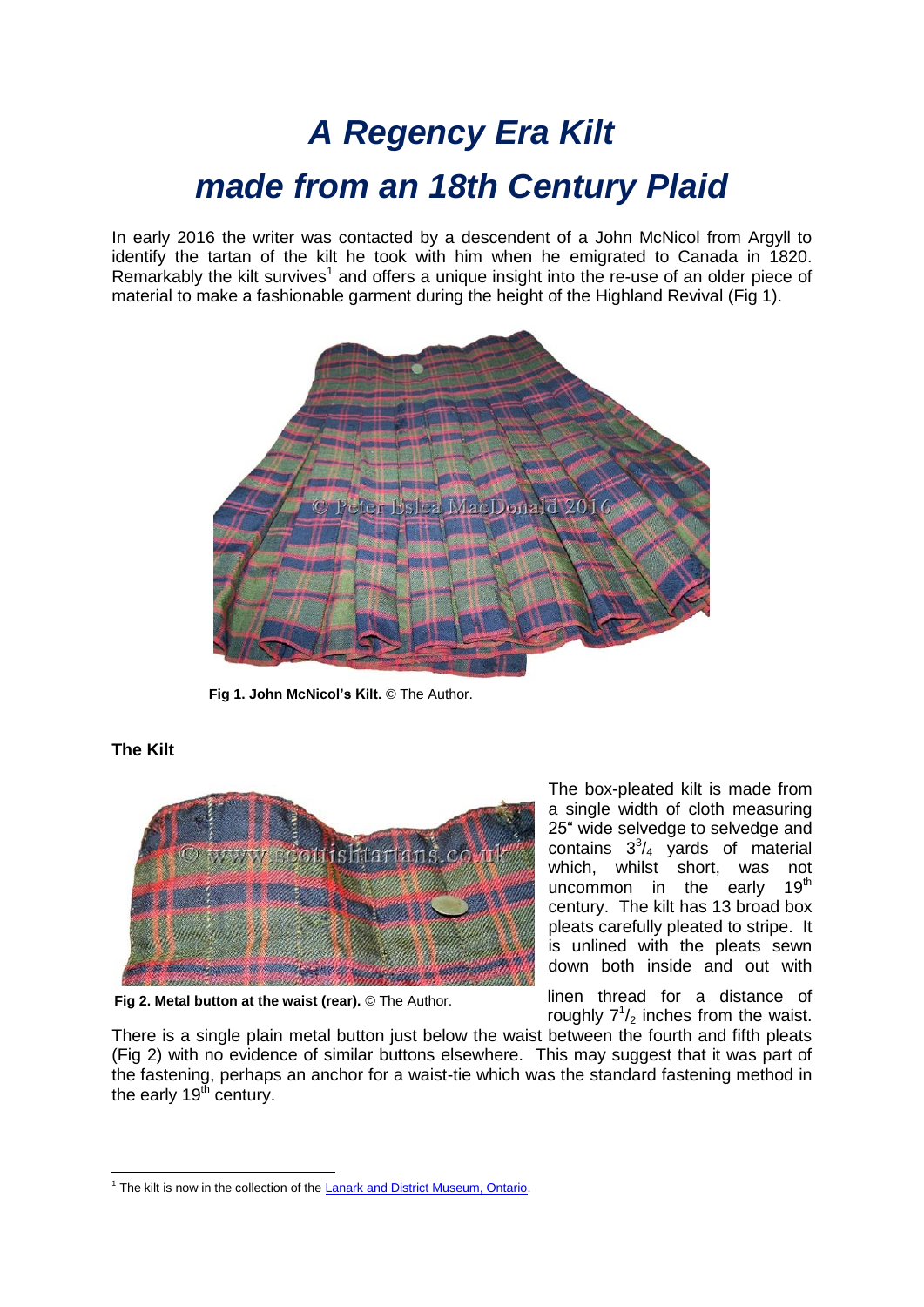This style of kilt was the height of fashion during the Highland Revival and because of the cost of tartan was usually the preserve of the gentry and the military. The fact that this garment belonged to a shepherd is unusual; however, other artefacts belonging to the family suggest that the family might not have been as poor as that role suggests<sup>2</sup>. John McNicol, a 'herd' (shepherd), was born and lived most of his life in Argyll, much of it in Breadalbane, which may be significant as discussed later. Latterly he lived at Letter<sup>3</sup> on the north-east side of Loch Awe and was in his early 50s when he left for Canada. The fact that a Shepherd owned what was obviously a well-made and fashionable garment is surprising, the fact that it survives and in such good condition is very unusual.

## **A Re-Used Plaid?**

**.** 

The hand-woven cloth is 25" wide and of a good quality, woven with evenly spun singles (non-plied) yarn that was naturally dyed. Even without being tested it's clear that the dyes are likely to be those typically used in pre-19<sup>th</sup> century rural tartan; cochineal and indigo for the red and blue respectively, plus indigo and an unknown yellow source for the green. The pattern is offset across the material and finishes in a four bar herringbone on one selvedge, the bottom of the kilt (Fig 3). This navy blue selvedge with a final thin red band is typical of a technique often found on 18<sup>th</sup> century plaids<sup>4</sup>. The number of Fig 3. Detail of the herringbone selvedge. © The Author. bands and exact number of threads in



each differs between specimens but it appears to have been a popular technique. In this example the pattern runs from the plain (non-herringbone) selvedge for two half setts and into a third as far as the wide green followed by a selvedge mark of R10 B40 R10, the last 40 threads being herringbone (3 x 10 blue; 1 x 10 red bands).

The offset arrangement of the pattern across the cloth and the inclusion of the herringbone selvedge is indicative of plaiding that was woven so that it could be joined as a double width plaid<sup>5</sup>. Had it been joined the sett would have repeated across the whole width with the herringbone selvedge on both sides as shown in the reconstruction (Fig 4): 'S' = selvedge and 'J' = the central join. Whilst there is no indication that this material was ever joined, this offset technique was commonly used in rurally woven 18<sup>th</sup> century tartan. It seems to have out of use by 1800 meaning the material is likely to date to c1750-1800.

 $^2$  A fine Regency era coat that belonged to John's wife, Flora Munro, survives in the Watson's Corners Museum, Ontario.

<sup>3</sup> Letter, or Leatters, is an Anglicisation of the Gaelic word *Leitir* meaning a slope and is a topographical name found widely throughout the Highlands either on its own or in combination, for example; Letterfearn (slope of the Alders), Letterfinlay (Finlay's slope) and Letterewe (slope on the R. Ewe).

<sup>4</sup> See the related papers o[n Traditional Selvedge Patterns](http://www.scottishtartans.co.uk/Traditional_selvage_patterns.pdf) and Joined Plaids – [Settings and Construction.](http://www.scottishtartans.co.uk/Joined_Plaids.pdf)

<sup>5</sup> An explanation of the terms *plaiding* and *plaid* can be found in the Joined Plaids – Settings and Construction paper (Note 4).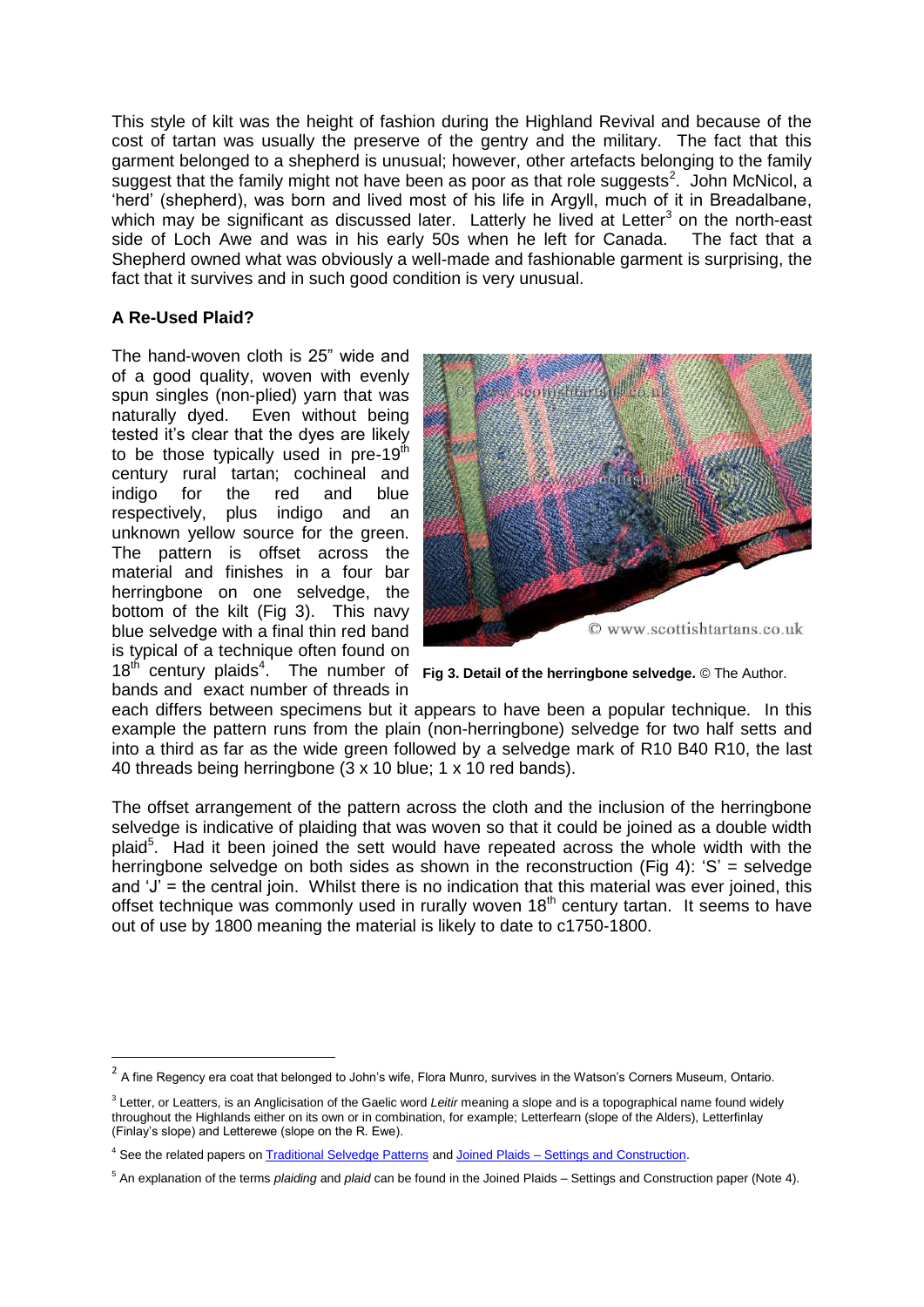

**Fig 4. Reconstruction showing how the joined plaiding would have looked.** © The Author.

### **The Tartan**

The sett in McNicol kilt is a variation of the Glenorchy tartan $6$ , a pattern long associated with Breadalbane, an area roughly from Central Perthshire to Loch Awe in Argyll, where John McNicol lived. The only difference between the two tartans is the addition of a fine light blue stripe in the Glenorchy. A specimen of a similar tartan, albeit proportionally slightly smaller, was collected by the folklorist Alexander Carmichael<sup>7</sup>. Regretfully Carmichael did not record where he obtained it but in common with his other specimens it's likely to have been from the Western Isles or Argyll/Appin areas of the mainland. Fig 5 is a comparison of the three setts; the similar colour bands are identified by the underscore lines.



**Fig 5. Comparison of the settings of the kilt, Glenorchy and Carmichael tartans.** © The Author

The similarity of these three tartans is obvious and is very unlikely to be coincidental. This broad design differs from the majority of surviving  $18<sup>th</sup>$  century tartans where red is generally the predominant ground colour. Here the sett is composed of a blue and green ground with red overstripes giving a very different visual effect.

## **Conclusion**

John McNicol's kilt represents an important and rare example of early modern Highland Dress. Dating costume by its style is generally straight forward; dating old pieces of tartan can be more problematic because the traditional rural weaving and dyeing techniques did not change much between the mid-17<sup>th</sup> and late  $18<sup>th</sup>$  centuries. John McNicol's kilt must have been before 1820, the year he emigrated. Due to effects of Proscription<sup>8</sup>, civilian kilts were a relatively new fashion at the time, this one is probably c1800-20 and presents something of an anomaly. The pleating to stripe and general construction has been done with skill yet all other surviving examples of the period were made with cloth from a manufacturer, normally Wm. Wilson & Son of Bannockburn. In this case the cloth was not woven by Wilsons and its style and construction is consistent with traditional  $18<sup>th</sup>$  century rurally woven cloth.

 6 This Glenorchy setting is from a mid-18th century specimen in the author's possession. More details in thi[s paper.](http://www.scottishtartans.co.uk/Glenorchy_-_the_Original_Setting.pdf)

<sup>7</sup> Alexander Carmichael [Scottish folklorist and author.](https://en.wikipedia.org/wiki/Alexander_Carmichael)

<sup>&</sup>lt;sup>8</sup> The Act of Proscription is discussed in this paper - [Link.](http://www.scottishtartans.co.uk/Act_of_Proscription_1747_-_The_Tartan_Ban_-_Fact_or_Myth.pdf)